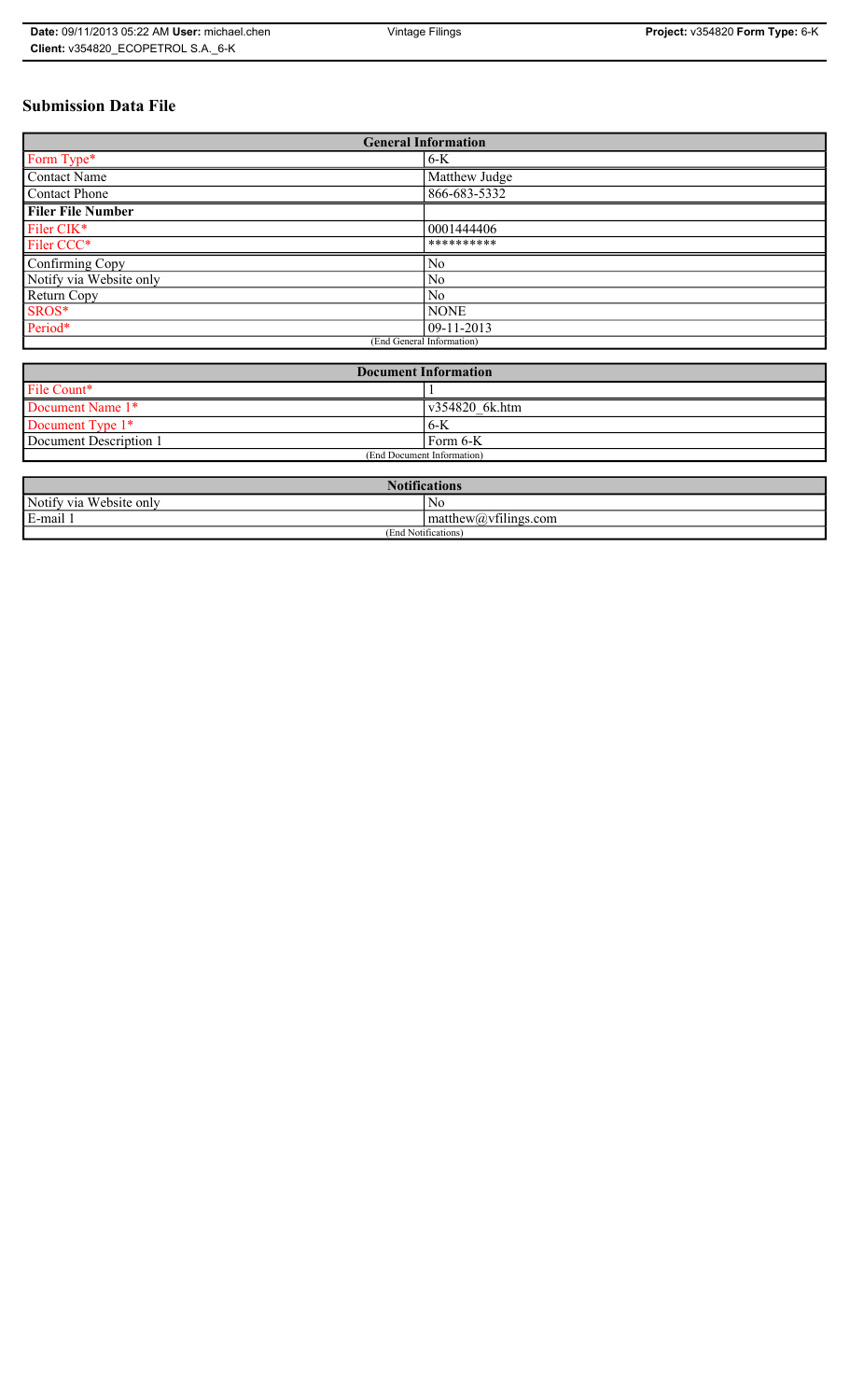## **UNITED STATES**

**SECURITIES AND EXCHANGE COMMISSION Washington, D.C. 20549**

**FORM 6-K**

## **REPORT OF FOREIGN PRIVATE ISSUER PURSUANT TO RULE 13a-16 OR 15d-16 UNDER THE SECURITIES EXCHANGE ACT OF 1934**

For the month of September, 2013 Commission File Number 333-153454

ECOPETROL S.A.

(Exact name of registrant as specified in its charter)

N.A.

(Translation of registrant's name into English)

COLOMBIA

(Jurisdiction of incorporation or organization)

Carrera 7 No. 37 – 69

(Address of principal executive offices) BOGOTA – COLOMBIA

Indicate by check mark whether the registrant files or will file annual reports under cover of Form 20-F or Form 40-F.

Form 20-F  $\boxtimes$  Form 40-F  $\Box$ 

Indicate by check mark if the registrant is submitting the Form 6-K in paper as permitted by Regulation S-T Rule 101(b)(1)

 $Yes \Box No \boxtimes$ 

Indicate by check mark if the registrant is submitting the Form 6-K in paper as permitted by Regulation S-T Rule 101(b)(7)

 $\mathbf{Y}\mathbf{es} \ \Box \ \mathbf{No} \ \boxtimes$ 

Indicate by check mark whether the registrant by furnishing the information contained in this form is also thereby furnishing the information to the Commission pursuant to Rule 12g3-2(b) under the Securities Exchange Act of 1934.

 $Yes \Box No \boxtimes$ 

If "Yes" is marked, indicate below the file number assigned to the registrant in connection with Rule 12g3-2(b): 82- N/A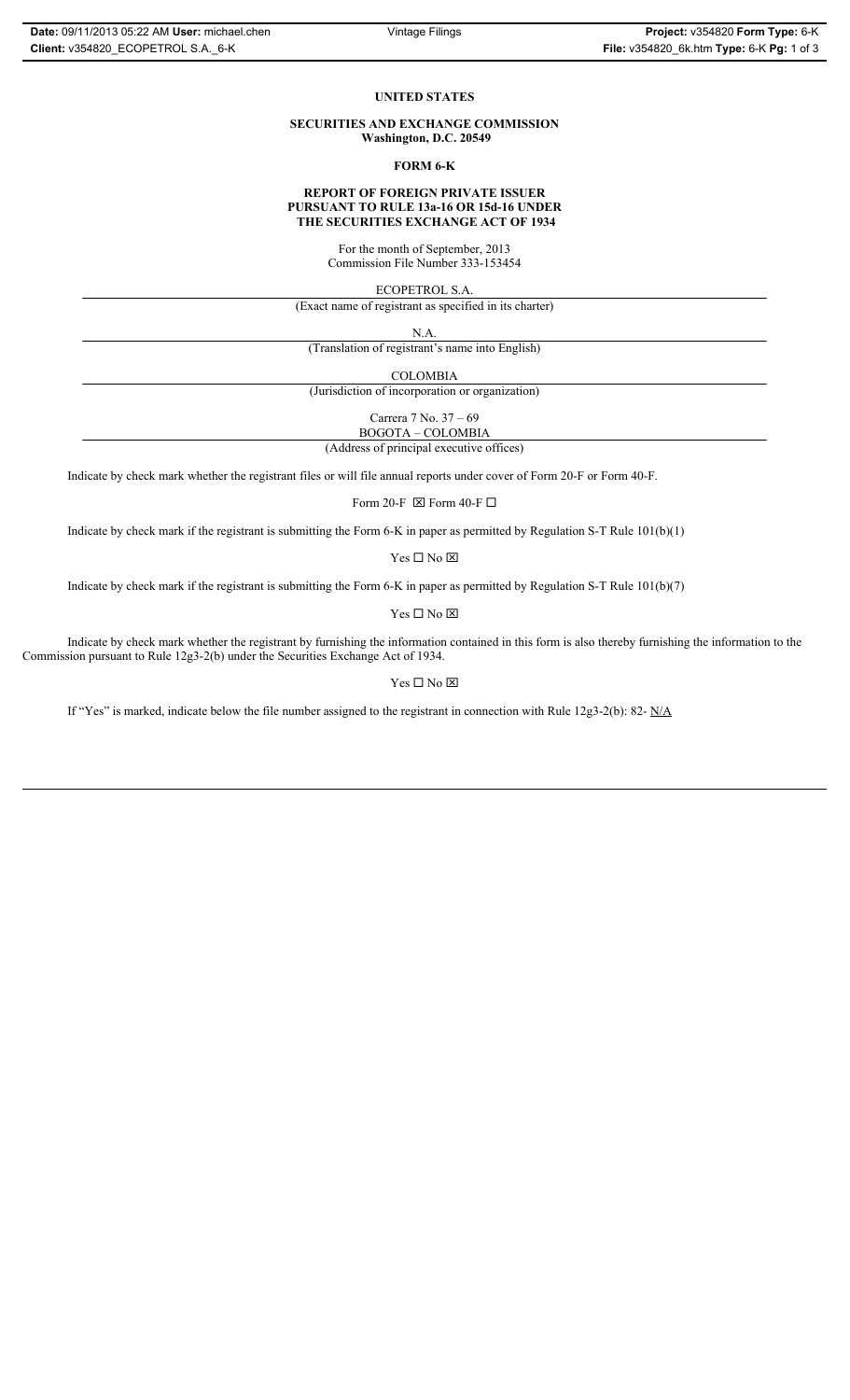| <b>Date: 09/11/2013 05:22 AM User: michael.chen</b> | Vintage Filings | Project: v354820 Form Type: 6-K           |
|-----------------------------------------------------|-----------------|-------------------------------------------|
| Client: v354820 ECOPETROL S.A. 6-K                  |                 | File: v354820_6k.htm Type: 6-K Pg: 2 of 3 |

## **SIGNATURES**

Pursuant to the requirements of the Securities Exchange Act of 1934, the registrant has duly caused this report to be signed on its behalf by the undersigned, thereunto duly authorized.

Ecopetrol S.A.

| By:    | /s/Alejandro Porras            |
|--------|--------------------------------|
| Name:  | Alejandro Porras               |
| Title: | Acting Chief Financial Officer |

Date: September 11, 2013